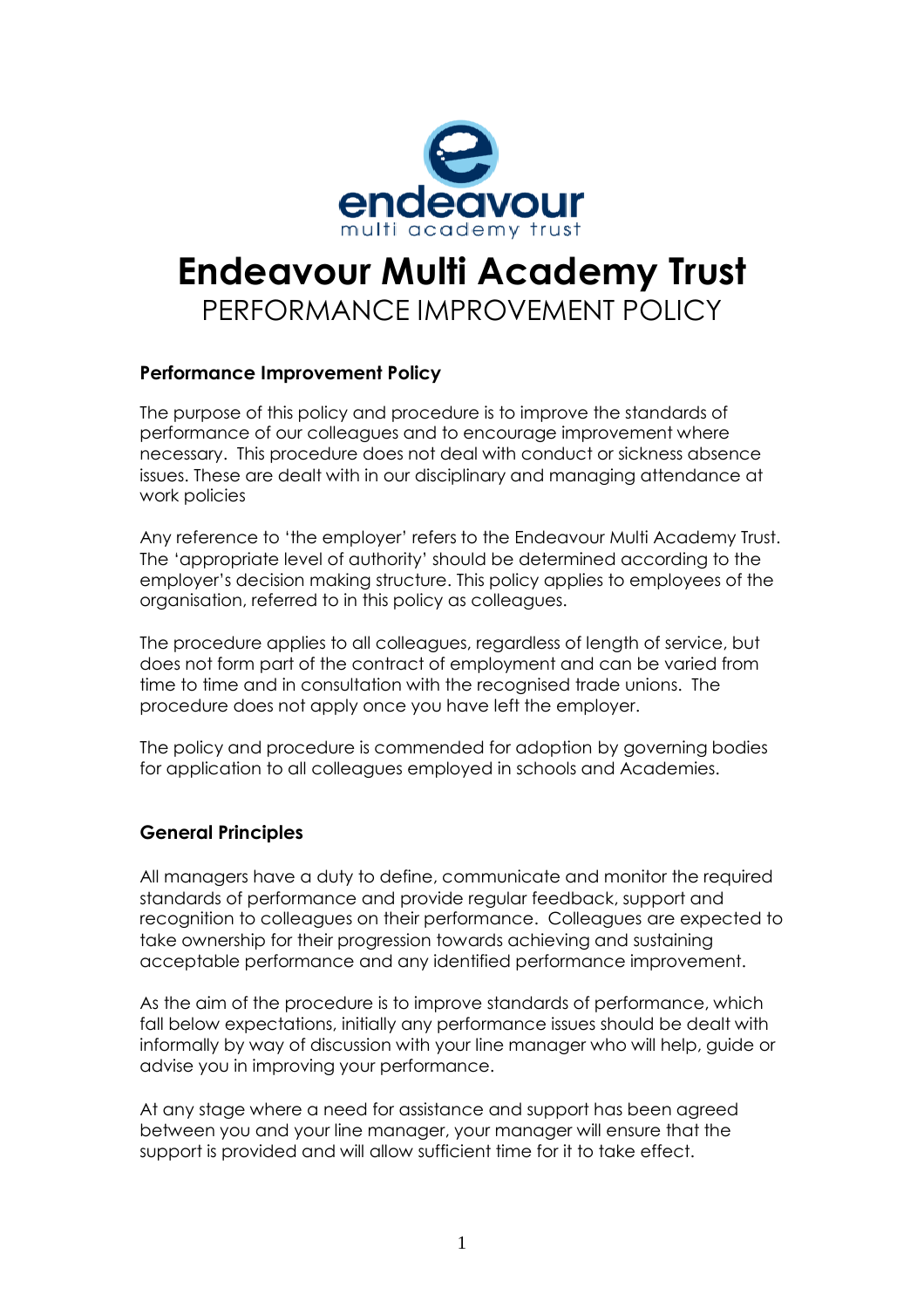Cases of unsatisfactory performance are usually best dealt with informally and confidentially. A conversation about the concerns and resolutions is often all that is required to improve your performance. In some cases additional training, coaching and advice may be what is needed. There will be situations where matters are more serious or where an informal approach has been tried but has not worked.

We are committed to equality and diversity and will make reasonable adjustments to the application of this policy and procedure where necessary and in line with our Equal Opportunities Policy.

### **Links with Other Policies and Procedures**

**Grievance Policy** – Where you submit a complaint during performance improvement proceedings, this will not normally stop the proceedings from progressing. Where you raise a grievance during performance improvement proceedings:

The performance improvement proceedings may be temporarily suspended in order to deal with the grievance or

The grievance and performance improvement proceedings may be run concurrently where they are related

Where you assert that the performance improvement proceedings being undertaken are unlawfully discriminatory or are motivated by reasons other than poor performance, you can raise a grievance.

**Managing Attendance at Work Policy -** Where you are absent due to sickness, the managing attendance at work procedure will apply as normal. Under these arrangements due regard will be had for what is said by Occupational Health and any information you may wish to provide from your GP. We will arrange for you to see Occupational Health as soon as possible for them to assess your health generally and whether or not you are fit to participate in these procedures. Being absent from work due to sickness will not automatically stop the performance improvement procedure progressing.

#### **Informal Performance Improvement Process**

Where a manager has a concern about your performance there will normally be an informal period to improve your performance. The purpose of this is to identify and examine any areas of support and guidance, to ensure that you understand any future expectations of your performance and, where appropriate, to develop a performance improvement plan leading to improvements in your performance. Although this may result in a note of the discussion and any follow-up correspondence being kept by your manager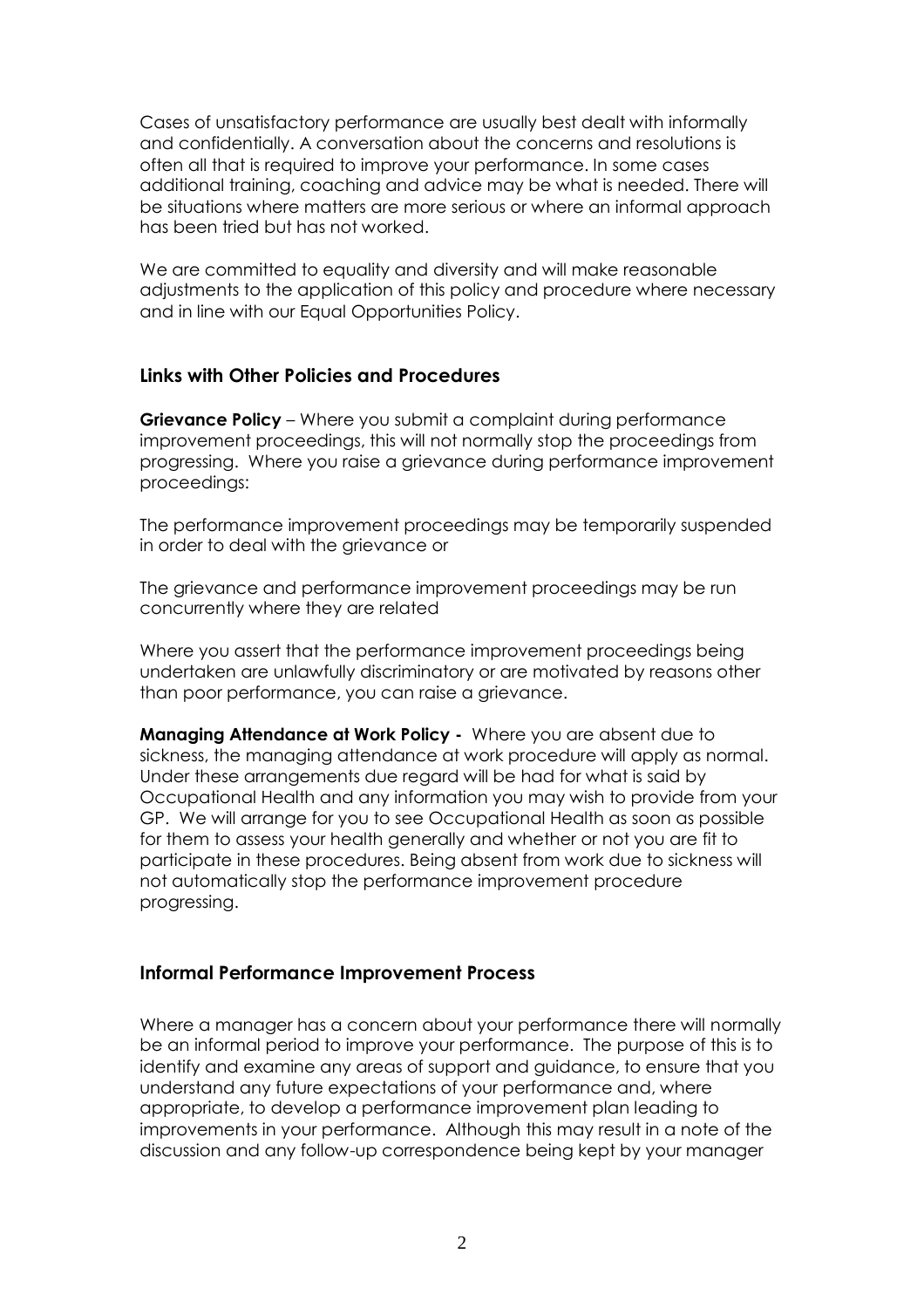on your personal file, this will not be considered to be a sanction under the formal Performance Improvement policy.

You will be asked to confirm that you agree with any action plan you are signing up to; that it is achievable and realistic and should raise any concerns that you have about the action plan with your manager.

In the event that the matter cannot be resolved informally within a reasonable timescale or the matter is too serious for the informal approach to be applied, the formal performance management process will follow. The aim of the process is to improve your performance. Although the stages of the performance improvement process will normally be followed sequentially the employer may enter the process at any stage depending on the seriousness of the matter.

Managers may progress your performance improvement case to the next step of the process before the expiry of the performance improvement plan.

#### **Transition to the Formal Improvement Process**

Before formal action is taken in relation to poor performance, the following steps will be taken:

A review of your performance will take place. This might include a review of information from the informal performance improvement process or the performance improvement plan, monitoring your work and meeting with you to provide further insight or information related to your performance.

If following this review your manager concludes it would be more appropriate to continue to address the remaining concerns through the informal performance process, or normal management, the performance improvement procedure will come to an end and your performance will be managed under the normal performance management process.

#### **Formal Performance Improvement Process**

If, following this review, it is believed that there are reasonable grounds for taking formal action or the next stage of formal action; you will be required to attend a performance improvement meeting.

You will be invited to the meeting in writing in accordance with the 'Formal Meeting/Hearing/Appeal Procedure'.

You will be provided with written details of the poor performance concerns, the reasons for the concerns and the possible outcomes, at least **10 working days** before the meeting/hearing/appeal.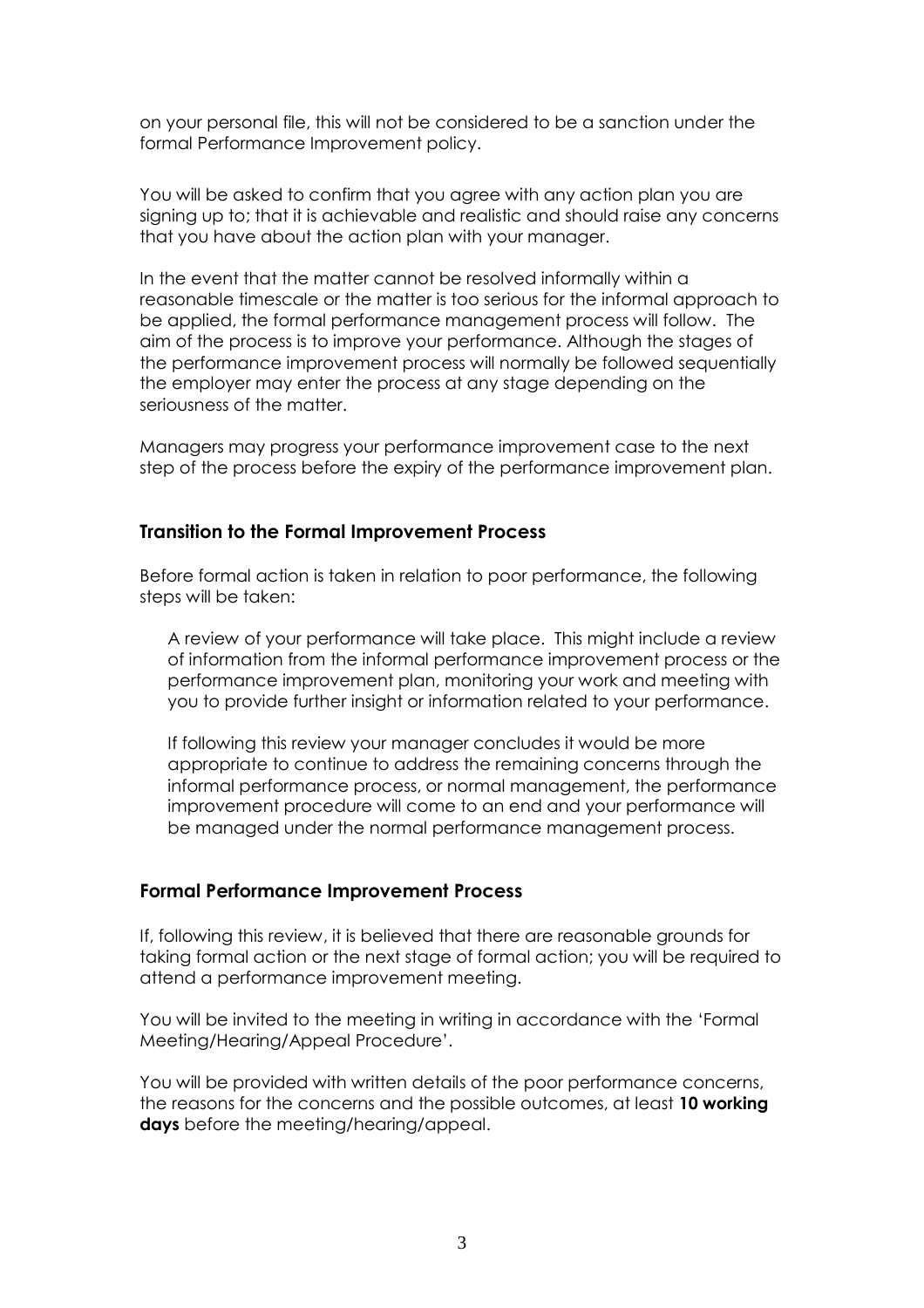# **Right to be Accompanied**

You have the right to be accompanied by a companion at any meeting as part of the formal performance management procedure. The companion may be a fellow colleague, a trade union representative or an official employed by a trade union.

The companion is allowed to address the hearing, to put and sum up your case, respond on your behalf to any views expressed at the meeting and confer with you during the hearing. They may also request an adjournment and ask questions of anyone present. The companion does not, however, have the right to answer questions on your behalf, address the hearing if you do not wish it or prevent the employer from explaining their case. Other than confirming that all parties have the same documentation it would not normally be necessary to read out the content of the documentation.

Under this procedure, you do not have the right to be accompanied by anyone else (such as a spouse, partner, other family member or legal representative).

It would not normally be reasonable for you to insist on being accompanied by a companion whose presence would prejudice the hearing nor would it be reasonable for you to ask to be accompanied by a companion from a remote geographical location if someone suitable and willing was available on site.

Where appropriate, eligible colleagues, for example those with disabilities or language difficulties, may have the attendance of a supporter or interpreter.

## **The Performance Improvement Meeting**

Formal hearings will be conducted in line with the Formal Meeting/Hearing/Appeal Procedure. You must make all reasonable efforts to attend a performance improvement meeting. If you or your companion is unable to attend a meeting you may propose a new date of no more than **5 working days** from the date of the original date.

The Deciding Manager will respond sensitively when a delay is required as it may arise for a reason related to a disability or parental emergency involving dependants. We may arrange another meeting date if you fail to attend through circumstances outside of your control.

If you do not attend the meeting without good reason, it should be rearranged but if you do not attend the rearranged meeting, a decision may be made in your absence. You may submit a written statement to be taken into consideration.

Where you are persistently unable or unwilling to attend the meeting without good cause the manager should make a decision on the evidence available.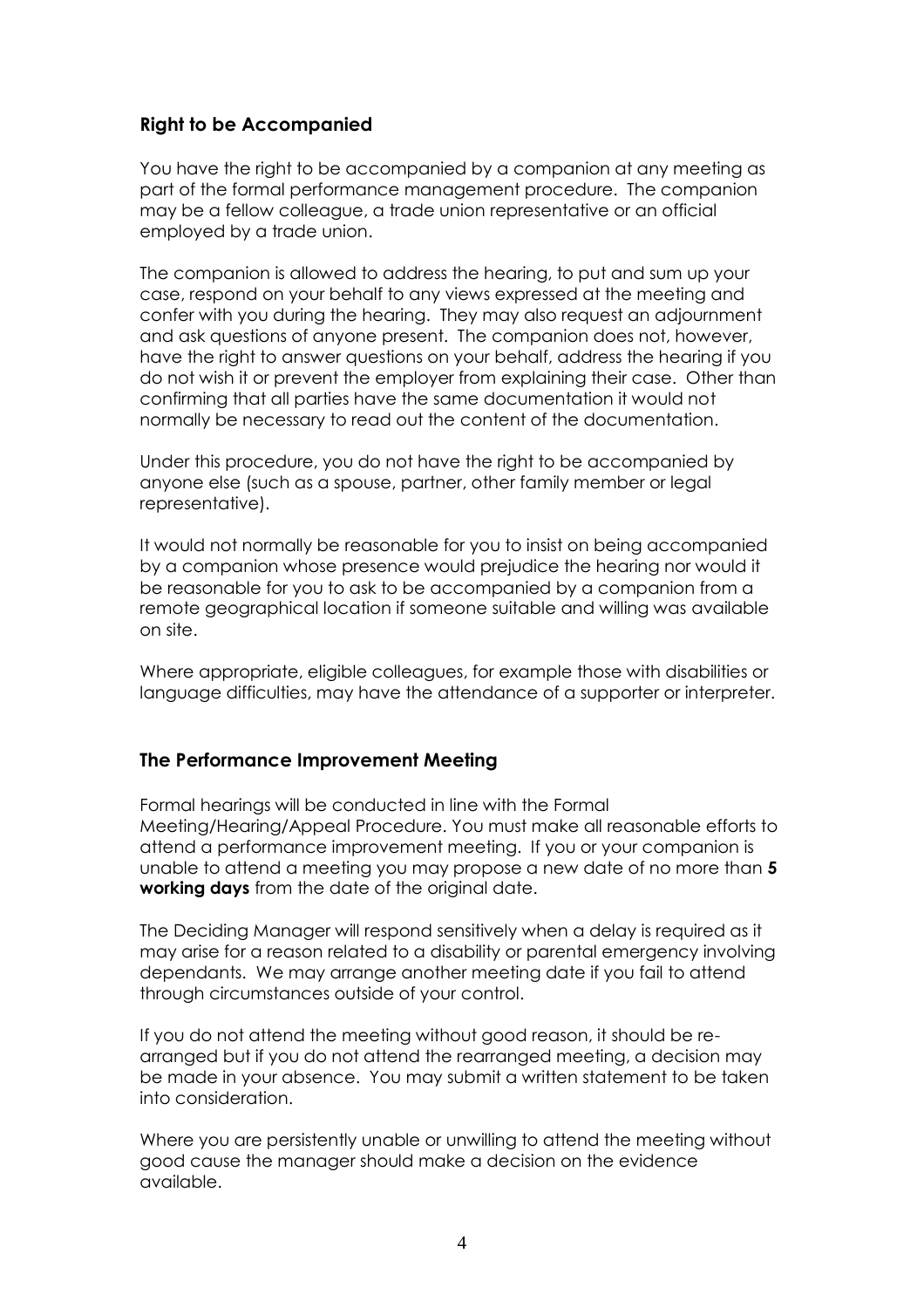The performance improvement meeting will be conducted by an appropriate person<sup>1</sup> known as the Deciding Manager who has the appropriate level of authority with the relevant skills and experience. A representative from HR may also be present.

At the meeting the poor performance issues identified will be explained and you will have the opportunity to put your explanation forward. Consideration will be given to the reasons for your poor performance and whether it is appropriate to provide any further measures by way of support. You will be informed what the level of improved performance will need to be, and by when, in order to end the performance improvement procedure. This will be detailed in your performance improvement plan. Any support that will be available to help you improve your performance will be explained to you and detailed in the plan. The steps and timescales for improvement of performance and how your performance will be monitored and reviewed will be discussed and explained at the meeting.

The timetable for improvement will depend on the circumstances of your case. It is for the Deciding Manager to determine the time period for improvement. It will be reasonable and proportionate, but not excessively long, and will provide you with sufficient opportunity for you to improve your performance.

The consequences of your failure to improve within the set period will be explained to you. In very serious cases, this could be a final improvement notice or dismissal.

The performance improvement meeting may be adjourned if it becomes necessary to explore any matters further. If any further evidence or information is obtained as a result, you will be given this evidence ahead of the reconvened meeting and given the opportunity to respond to it.

It is important that written records are kept during the performance improvement process. Action plans and notes of formal meetings will be given to you for your information and copies of notes, letters and action plans should be retained by the line manager.

**Formal Performance Improvement Notices Stage 1 – First improvement notice**

 $\overline{a}$ 

<sup>&</sup>lt;sup>1</sup> In schools and Academies the performance improvement meeting for the Headteacher should be conducted by an appropriate Panel of Governors.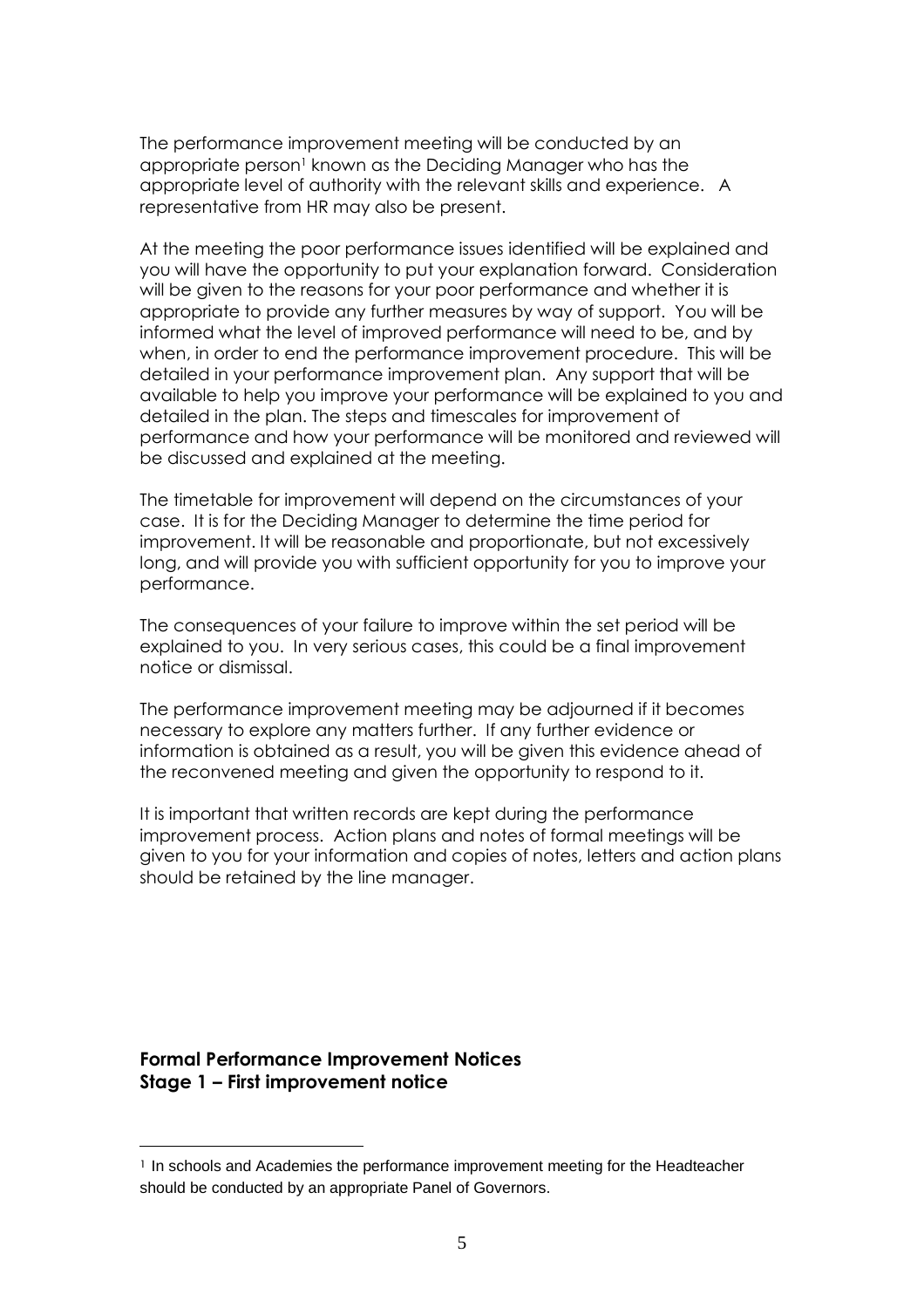Following a formal performance improvement meeting; a first improvement notice may be issued by the Deciding Manager and will usually be appropriate after a period of informal support, where there are no previous notices and where any agreed adjustments and other support has been made or provided. The notice will remain active for 6 months and it should be disregarded for performance improvement purposes after this period. Your performance will be reviewed throughout the period of the notice.

# **Stage 2 – Final improvement notice**

Following a further formal performance improvement meeting; where any agreed adjustments and other support has been made or provided, a final improvement notice may be issued by the Deciding Manager in the following circumstances:

- a) where, within the review period of the first improvement notice, the necessary improvement has not been achieved
- b) where the seriousness of the poor performance is sufficient to warrant such a warning even though no previous warning may have been issued

This will remain active for 12 months and it should be disregarded for performance improvement purposes after this period. Your performance will be reviewed throughout the period of the notice.

# **Stage 3 – Dismissal**

 $\overline{a}$ 

Only a Deciding Manager with the appropriate level of authority in line with the trust's scheme of delegation<sup>2</sup> can take a decision to dismiss and where any agreed adjustments and other support has been made or provided. You may be dismissed in the following circumstances:

- any poor performance during your probationary period (except where national guidelines detail otherwise)
- where within the duration of the final improvement notice and following further formal procedure, the necessary improvement has not been achieved and any agreed adjustment and other support has been made or provided. This would be with notice or payment in lieu of notice.
- where, on the balance of probability, it is reasonably believed that you have committed an act of gross negligence; this will usually be dealt with under the disciplinary policy. Gross negligence will usually result in summary dismissal without notice and without pay in lieu of notice.

<sup>&</sup>lt;sup>2</sup> In Schools and Academies only a Panel of Governors can consider a dismissal.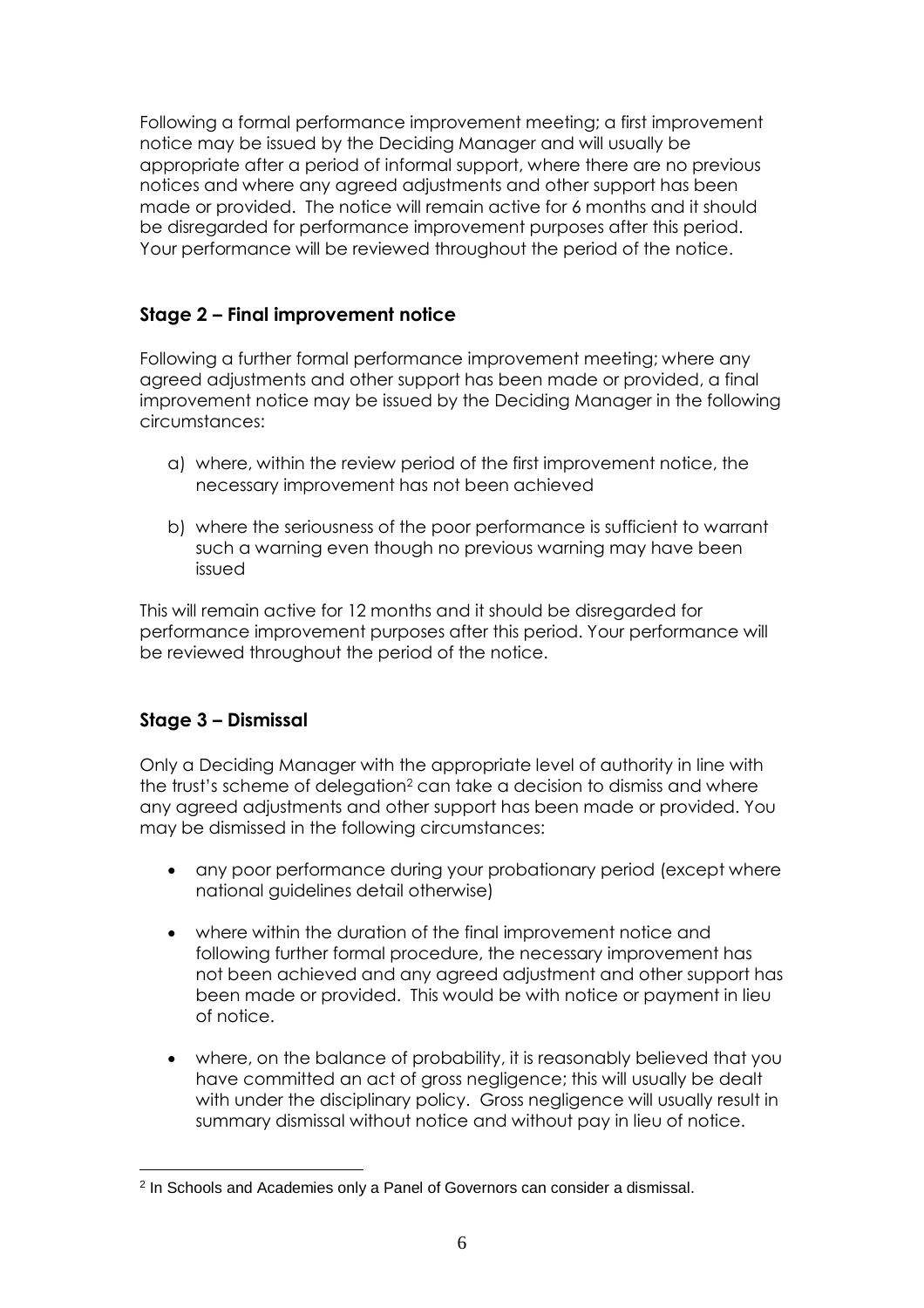The trust may at its discretion consider alternatives to dismissal, for example demotion. If an alternative is applied, it may also be accompanied by a final improvement notice.

## **Performance Improvement Notices**

Where a notice is issued, this will be confirmed to you in writing within **10 working days** of the performance improvement meeting. The notice will state the poor performance that led to the notice, the action or improvement required by you, the duration of the review period, any measures that will be taken to support you, the duration of the notice and the likely consequences of the action or improvement not being taken and/or any further poor performance. You will also be advised of the right of appeal and the person to whom your appeal should be made.

# **Regular Feedback**

Following any formal stage your manager has the responsibility to provide you with regular feedback and evidence on how your performance is progressing against your performance improvement plan. Feedback should not be saved for the next formal stage but shared with you during the performance notice. This prompt feedback could lead to improvements in your performance and could avoid the need to move to the next stage of the procedure.

# **Appeals**

Where an improvement notice has been issued, if you are dissatisfied with that decision, you can appeal at all formal stages. Your appeal must be in writing and set out grounds of your appeal in line with the list below and include all the information you wish to rely on at the appeal hearing. You must send your appeal to the Appeal Deciding Manager within **5 working days** of the date you received the letter notifying you of the performance improvement meeting decision. You must be appealing against either:

- the finding that you are underperforming in your role where the evidence did not support this
- the severity of the performance notice taking into account the nature of the misconduct and the mitigating circumstances.
- the fact that you don't feel the correct procedure was followed
- the fact the new evidence has come to light that would change the outcome
- the sanction is inconsistent with how others have been treated
- there was unlawful discrimination in the handling of the performance improvement

You will be invited to the appeal hearing in writing in accordance with the 'Formal Meeting/Hearing/ Appeal Procedure'. You will be given at least